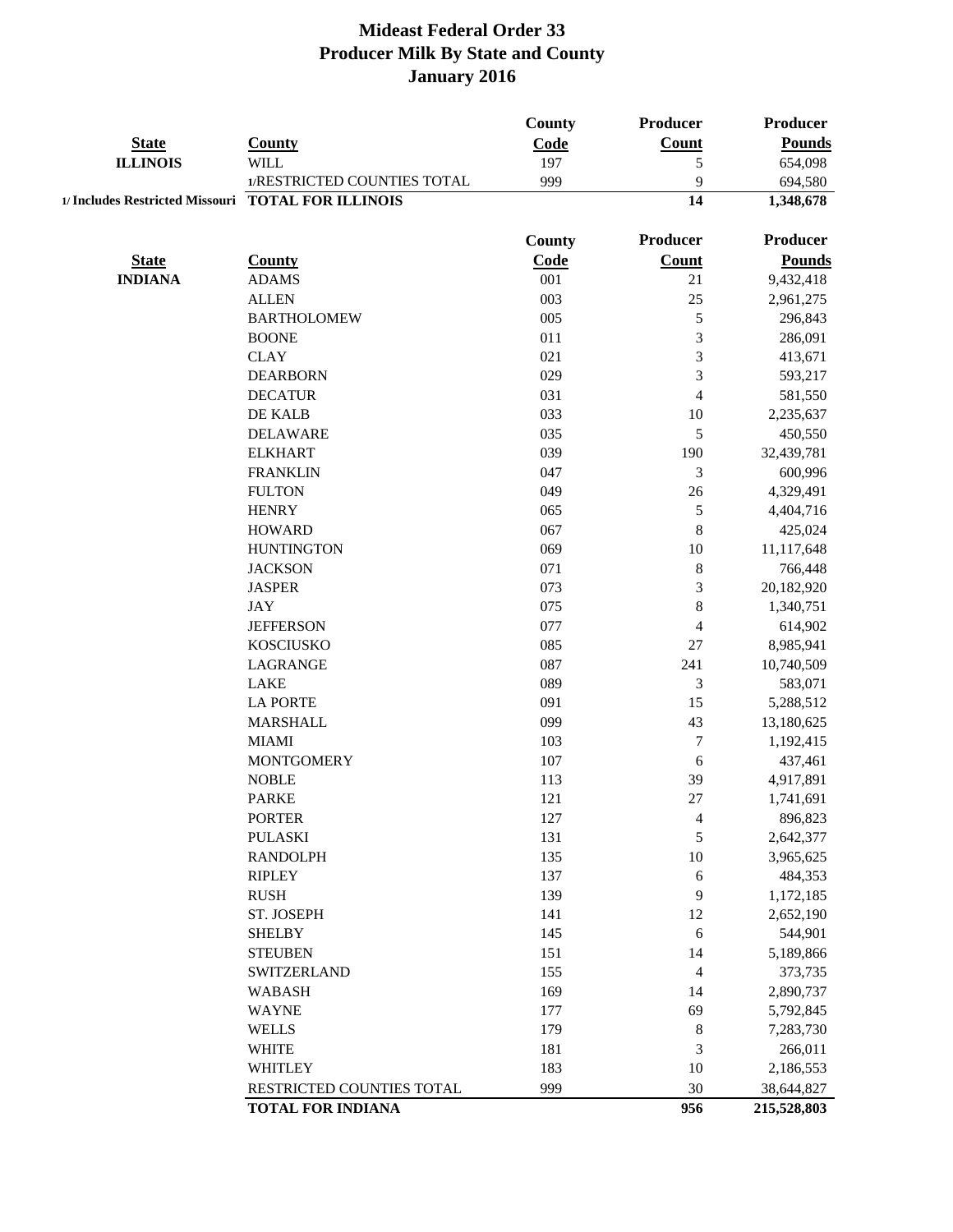|                                 |                           | <b>County</b> | Producer         | <b>Producer</b> |
|---------------------------------|---------------------------|---------------|------------------|-----------------|
| <b>State</b>                    | <b>County</b>             | Code          | Count            | <b>Pounds</b>   |
| <b>KENTUCKY</b>                 | <b>CHRISTIAN</b>          | 047           | 5                | 54,235          |
|                                 | <b>TODD</b>               | 219           | 3                | 54,928          |
|                                 | RESTRICTED COUNTIES TOTAL | 999           | 9                | 219,495         |
|                                 | <b>TOTAL FOR KENTUCKY</b> |               | 17               | 328,658         |
|                                 |                           | County        | Producer         | <b>Producer</b> |
| <b>State</b>                    | <b>County</b>             | Code          | <b>Count</b>     | <b>Pounds</b>   |
| <b>MARYLAND</b>                 | 2/ GARRETT                | 023           | 41               | 2,938,597       |
| 2/ Includes Restricted Counties | <b>TOTAL FOR MARYLAND</b> |               | 41               | 2,938,597       |
|                                 |                           | <b>County</b> | Producer         | <b>Producer</b> |
| <b>State</b>                    | <b>County</b>             | Code          | Count            | <b>Pounds</b>   |
| <b>MICHIGAN</b>                 | <b>ALCONA</b>             | 001           | 6                | 1,645,690       |
|                                 | <b>ALGER</b>              | 003           | 3                | 174,414         |
|                                 | <b>ALLEGAN</b>            | 005           | 70               | 33,818,426      |
|                                 | <b>ALPENA</b>             | 007           | 32               |                 |
|                                 | <b>ARENAC</b>             | 011           | 21               | 6,028,667       |
|                                 | <b>BARAGA</b>             | 013           | 3                | 8,239,758       |
|                                 |                           | 015           | 30               | 182,071         |
|                                 | <b>BARRY</b>              |               |                  | 32,150,096      |
|                                 | <b>BAY</b>                | 017           | 6                | 1,915,014       |
|                                 | <b>BERRIEN</b>            | 021           | 7                | 4,358,976       |
|                                 | <b>BRANCH</b>             | 023           | 19               | 6,875,252       |
|                                 | <b>CALHOUN</b>            | 025           | 21               | 14,195,565      |
|                                 | CASS                      | 027           | $\mathfrak{Z}$   | 231,955         |
|                                 | <b>CHARLEVOIX</b>         | 029           | 5                | 969,055         |
|                                 | <b>CHEBOYGAN</b>          | 031           | $\overline{4}$   | 803,279         |
|                                 | <b>CHIPPEWA</b>           | 033           | 7                | 797,304         |
|                                 | <b>CLARE</b>              | 035           | 27               | 5,108,838       |
|                                 | <b>CLINTON</b>            | 037           | 58               | 73,895,709      |
|                                 | <b>DELTA</b>              | 041           | 3                | 338,320         |
|                                 | <b>EATON</b>              | 045           | 24               | 2,715,013       |
|                                 | <b>GENESEE</b>            | 049           | $\boldsymbol{7}$ | 2,223,756       |
|                                 | <b>GLADWIN</b>            | 051           | 7                | 2,188,986       |
|                                 | <b>GRAND TRAVERSE</b>     | 055           | 5                | 330,460         |
|                                 | <b>GRATIOT</b>            | 057           | 35               | 72,980,357      |
|                                 | <b>HILLSDALE</b>          | 059           | 29               | 9,752,168       |
|                                 | <b>HURON</b>              | 063           | 70               | 80,633,313      |
|                                 | <b>INGHAM</b>             | 065           | 24               | 9,790,501       |
|                                 | <b>IONIA</b>              | 067           | 49               | 35,653,006      |
|                                 | <b>IOSCO</b>              | 069           | 13               | 3,615,756       |
|                                 | <b>ISABELLA</b>           | 073           | 42               | 19,211,006      |
|                                 | <b>JACKSON</b>            | 075           | 18               | 7,397,877       |
|                                 | <b>KALAMAZOO</b>          | 077           | $\boldsymbol{7}$ | 14,067,701      |
|                                 | <b>KENT</b>               | 081           | 33               | 15,012,062      |
|                                 | <b>LAPEER</b>             | 087           | 29               | 3,833,257       |
|                                 | LEELANAU                  | 089           | $\overline{4}$   | 274,035         |
|                                 | <b>LENAWEE</b>            | 091           | 26               | 37,632,229      |
|                                 | <b>LIVINGSTON</b>         | 093           | 11               | 4,918,956       |
|                                 | <b>MACOMB</b>             | 099           | 6                | 371,853         |
|                                 | <b>MARQUETTE</b>          | 103           | 3                | 283,809         |
|                                 | <b>MASON</b>              | 105           | 16               | 4,716,590       |
|                                 | <b>MECOSTA</b>            | 107           | $22\,$           | 6,528,461       |
|                                 | <b>MENOMINEE</b>          | 109           | 14               | 3,121,592       |
|                                 | <b>MIDLAND</b>            | 111           | $\mathfrak{Z}$   | 1,845,241       |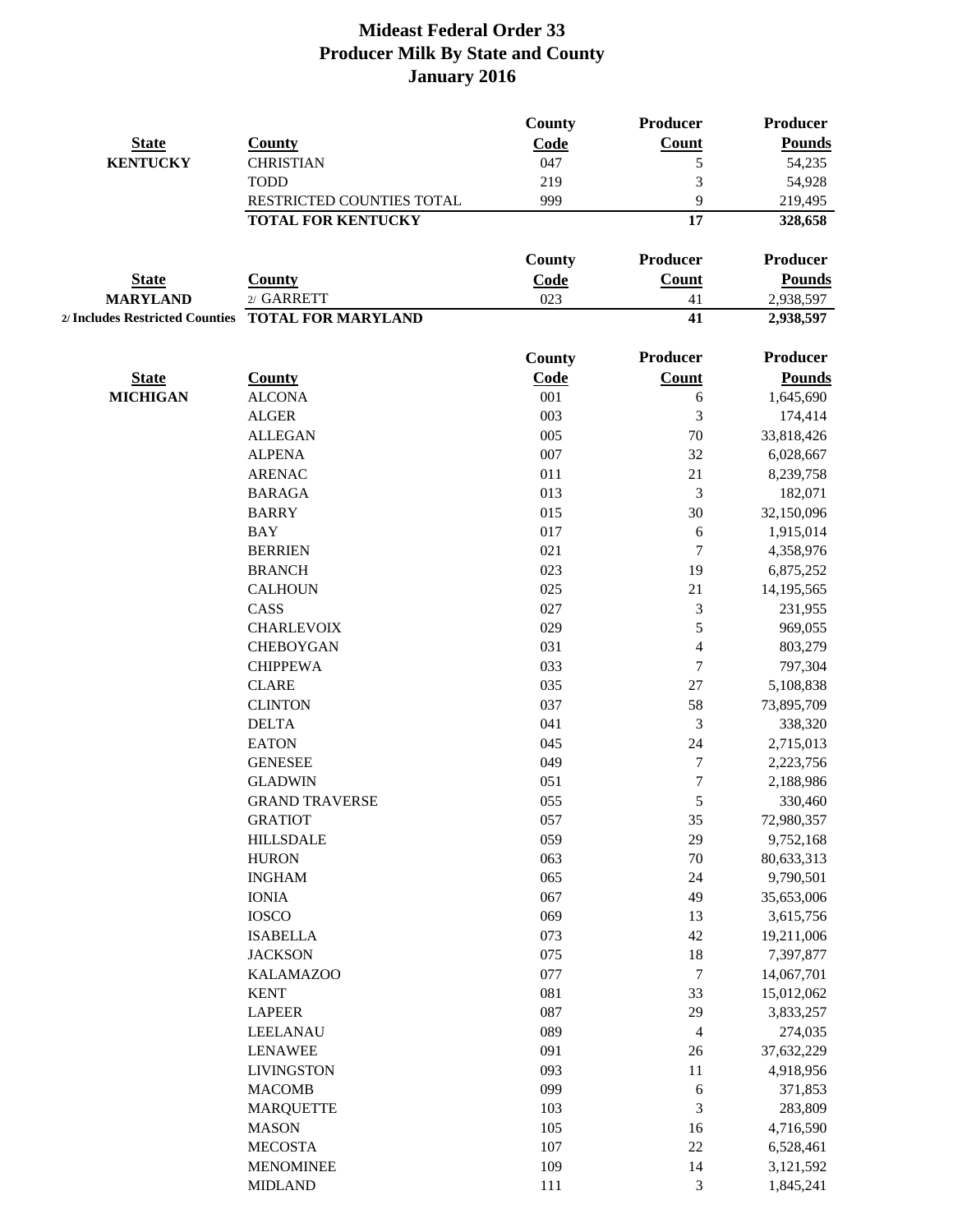|                  |                            | <b>County</b> | <b>Producer</b> | <b>Producer</b> |
|------------------|----------------------------|---------------|-----------------|-----------------|
| <b>State</b>     | <b>County</b>              | Code          | Count           | <b>Pounds</b>   |
| <b>MICHIGAN</b>  | <b>MISSAUKEE</b>           | 113           | 45              | 39,792,583      |
|                  | <b>MONROE</b>              | 115           | $\overline{4}$  | 681,806         |
|                  | <b>MONTCALM</b>            | 117           | 54              | 20,489,997      |
|                  | <b>MONTMORENCY</b>         | 119           | 7               | 1,284,129       |
|                  | <b>MUSKEGON</b>            | 121           | 15              | 16,643,681      |
|                  | <b>NEWAYGO</b>             | 123           | 50              | 19,235,353      |
|                  | <b>OCEANA</b>              | 127           | $\overline{7}$  | 922,042         |
|                  | <b>OGEMAW</b>              | 129           | 41              | 14,806,303      |
|                  | <b>OSCEOLA</b>             | 133           | 37              | 15,468,509      |
|                  | <b>OSCODA</b>              | 135           | 10              | 625,213         |
|                  | <b>OTTAWA</b>              | 139           | 61              | 63,060,672      |
|                  | PRESQUE ISLE               | 141           | 9               | 1,546,159       |
|                  | <b>SAGINAW</b>             | 145           | 16              | 5,305,334       |
|                  | <b>ST. CLAIR</b>           | 147           | 11              | 2,391,280       |
|                  | ST. JOSEPH                 | 149           | 24              | 8,306,382       |
|                  | <b>SANILAC</b>             | 151           | 102             | 58,381,157      |
|                  | <b>SHIAWASSEE</b>          | 155           | 18              | 5,624,621       |
|                  | <b>TUSCOLA</b>             | 157           | 40              | 29,018,695      |
|                  | <b>VAN BUREN</b>           | 159           | 11              | 8,114,296       |
|                  | WASHTENAW                  | 161           | 21              | 4,052,603       |
|                  | <b>WEXFORD</b>             | 165           | 12              | 1,207,696       |
|                  | RESTRICTED COUNTIES TOTAL  | 999           | 14              | 3,820,877       |
|                  | <b>TOTAL FOR MICHIGAN</b>  |               | 1,431           | 851,605,762     |
|                  |                            | <b>County</b> | <b>Producer</b> | <b>Producer</b> |
| <b>State</b>     | <b>County</b>              | Code          | <b>Count</b>    | <b>Pounds</b>   |
| <b>MINNESOTA</b> | <b>OTTER TAIL</b>          | 111           | 3               | 253,351         |
|                  | <b>STEARNS</b>             | 145           | 6               | 140,321         |
|                  | <b>TODD</b>                | 153           | 10              | 153,151         |
|                  | RESTRICTED COUNTIES TOTAL  | 999           | $\overline{2}$  | 72,363          |
|                  | <b>TOTAL FOR MINNESOTA</b> |               | 21              | 619,186         |
|                  |                            | <b>County</b> | Producer        | <b>Producer</b> |
| <b>State</b>     | <b>County</b>              | Code          | Count           | <b>Pounds</b>   |
| <b>NEW YORK</b>  | CATTARAUGUS                | 009           | 60              | 17,807,679      |
|                  | <b>CHAUTAUQUA</b>          | 013           | 142             | 28,380,810      |
|                  | <b>ERIE</b>                | 029           | 11              | 3,159,880       |
|                  | <b>GENESEE</b>             | 037           | $\,8\,$         | 11,648,484      |
|                  | <b>LIVINGSTON</b>          | 051           | 12              | 13,862,479      |
|                  | <b>WYOMING</b>             | 121           | 14              | 24,683,372      |
|                  | RESTRICTED COUNTIES TOTAL  | 999           | 7               | 6,613,728       |
|                  | <b>TOTAL FOR NEW YORK</b>  |               | 254             | 106,156,432     |
|                  |                            |               | <b>Producer</b> | <b>Producer</b> |
| <b>State</b>     | <b>County</b>              | <b>Code</b>   | <b>Count</b>    | <b>Pounds</b>   |
| <b>OHIO</b>      | <b>ADAMS</b>               | 001           | $17\,$          | 1,223,352       |
|                  | <b>ALLEN</b>               | 003           | $\overline{4}$  | 1,330,387       |
|                  | <b>ASHLAND</b>             | 005           | 50              | 14,722,467      |
|                  | <b>ASHTABULA</b>           | 007           | 32              | 6,252,406       |
|                  | <b>ATHENS</b>              | 009           | 9               | 576,638         |
|                  | <b>AUGLAIZE</b>            | 011           | 41              | 7,364,804       |
|                  | <b>BELMONT</b>             | 013           | 12              | 920,397         |
|                  | <b>BROWN</b>               | 015           | $\,8\,$         | 709,427         |
|                  | <b>BUTLER</b>              | 017           | 3               | 251,796         |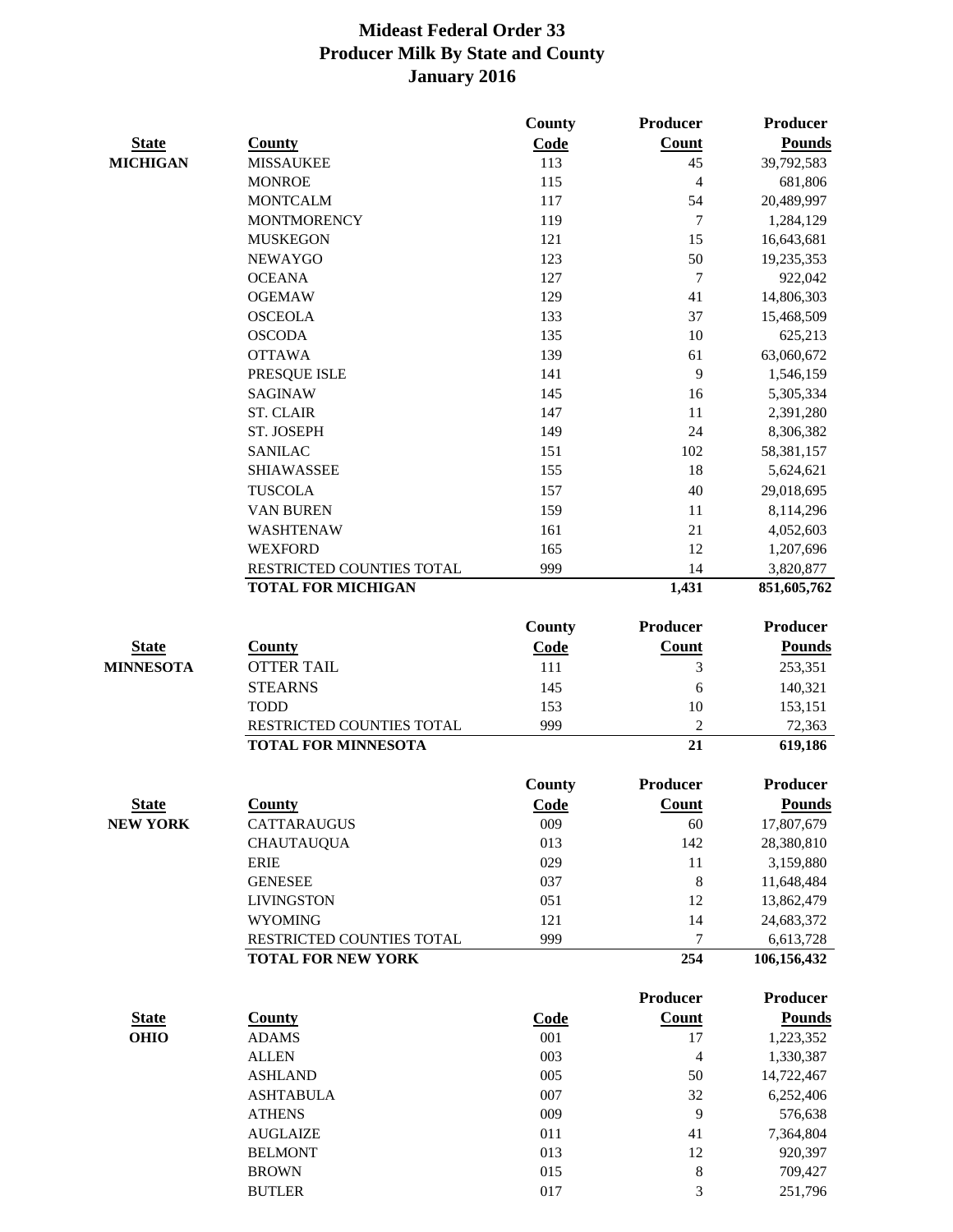| L<br>u<br>۰.<br>w<br>٧ |
|------------------------|
|------------------------|

|              |                   |      | Producer                 | Producer      |
|--------------|-------------------|------|--------------------------|---------------|
| <b>State</b> | <b>County</b>     | Code | Count                    | <b>Pounds</b> |
| OHIO         | <b>CARROLL</b>    | 019  | 32                       | 1,974,605     |
|              | <b>CHAMPAIGN</b>  | 021  | 12                       | 1,325,182     |
|              | <b>CLARK</b>      | 023  | $\overline{\mathcal{L}}$ | 7,385,078     |
|              | <b>CLINTON</b>    | 027  | 5                        | 488,248       |
|              | <b>COLUMBIANA</b> | 029  | 80                       | 14,711,332    |
|              | <b>COSHOCTON</b>  | 031  | 26                       | 2,755,363     |
|              | <b>CRAWFORD</b>   | 033  | $\,8\,$                  | 3,039,846     |
|              | <b>DARKE</b>      | 037  | 44                       | 9,917,723     |
|              | <b>DEFIANCE</b>   | 039  | 10                       | 10,292,989    |
|              | <b>DELAWARE</b>   | 041  | $\overline{4}$           | 301,946       |
|              | <b>FAIRFIELD</b>  | 045  | $\,$ 8 $\,$              | 606,023       |
|              | <b>FAYETTE</b>    | 047  | 4                        | 815,320       |
|              | <b>FULTON</b>     | 051  | 11                       | 5,360,474     |
|              | <b>GALLIA</b>     | 053  | 7                        | 413,501       |
|              | <b>GEAUGA</b>     | 055  | 55                       | 4,608,773     |
|              | <b>GREENE</b>     | 057  | 5                        | 1,178,699     |
|              | <b>GUERNSEY</b>   | 059  | 5                        | 541,219       |
|              | <b>HANCOCK</b>    | 063  | 3                        | 1,496,121     |
|              | <b>HARDIN</b>     | 065  | 9                        | 10,002,403    |
|              | <b>HARRISON</b>   | 067  | $\sqrt{ }$               | 521,594       |
|              | <b>HENRY</b>      | 069  | $\,8\,$                  | 4,095,517     |
|              | <b>HIGHLAND</b>   | 071  | 29                       | 2,289,071     |
|              | <b>HOLMES</b>     | 075  | 166                      | 14,392,821    |
|              | <b>HURON</b>      | 077  | 51                       | 6,481,743     |
|              | <b>JACKSON</b>    | 079  | 5                        | 105,418       |
|              | <b>JEFFERSON</b>  | 081  | $\overline{7}$           | 756,876       |
|              | <b>KNOX</b>       | 083  | 34                       | 8,776,727     |
|              | <b>LICKING</b>    | 089  | 13                       | 5,222,760     |
|              | <b>LOGAN</b>      | 091  | 26                       | 4,692,627     |
|              | <b>LORAIN</b>     | 093  | 17                       | 1,896,058     |
|              | <b>MADISON</b>    | 097  | 13                       | 19,814,281    |
|              | <b>MAHONING</b>   | 099  | 32                       | 9,927,778     |
|              | <b>MARION</b>     | 101  | 4                        | 6,127,917     |
|              | <b>MEDINA</b>     | 103  | 22                       | 3,722,165     |
|              | <b>MEIGS</b>      | 105  | 6                        | 701,750       |
|              | <b>MERCER</b>     | 107  | 96                       | 30,183,704    |
|              | <b>MIAMI</b>      | 109  | 10                       | 1,204,644     |
|              | <b>MONROE</b>     | 111  | 11                       | 773,813       |
|              | <b>MORGAN</b>     | 115  | $\tau$                   | 2,005,989     |
|              | <b>MORROW</b>     | 117  | 11                       | 2,533,456     |
|              | <b>MUSKINGUM</b>  | 119  | 13                       | 1,153,462     |
|              | <b>PAULDING</b>   | 125  | 9                        | 21,227,953    |
|              | <b>PERRY</b>      | 127  | 3                        | 410,890       |
|              | <b>PICKAWAY</b>   | 129  | 9                        | 3,389,329     |
|              | <b>PIKE</b>       | 131  | 11                       | 475,528       |
|              | <b>PORTAGE</b>    | 133  | 13                       | 3,073,102     |
|              | <b>PREBLE</b>     | 135  | 11                       | 1,580,400     |
|              | <b>PUTNAM</b>     | 137  | 13                       | 8,605,204     |
|              | <b>RICHLAND</b>   | 139  | 113                      | 12,120,264    |
|              | <b>ROSS</b>       | 141  | 9                        | 585,217       |
|              | <b>SANDUSKY</b>   | 143  | 9                        | 763,533       |
|              | <b>SCIOTO</b>     | 145  | $\sqrt{3}$               | 299,978       |
|              | <b>SENECA</b>     | 147  | $\mathfrak{Z}$           | 919,043       |
|              | <b>SHELBY</b>     | 149  | 44                       | 8,392,012     |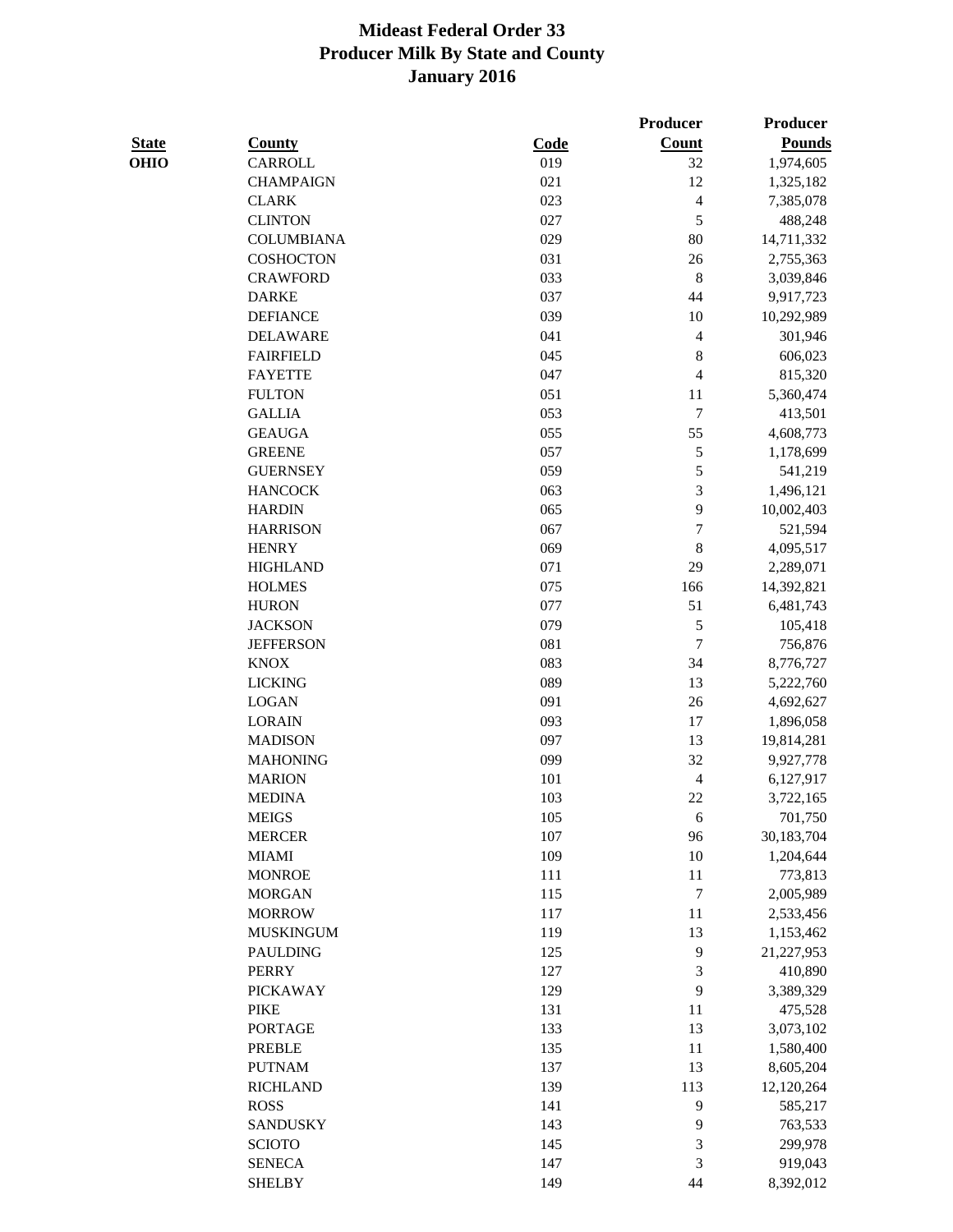|                 |                               | <b>County</b> | Producer        | Producer        |
|-----------------|-------------------------------|---------------|-----------------|-----------------|
| <b>State</b>    | <b>County</b>                 | Code          | <b>Count</b>    | <b>Pounds</b>   |
| <b>OHIO</b>     | <b>STARK</b>                  | 151           | 73              | 15,988,860      |
|                 | TRUMBULL                      | 155           | 28              | 4,522,549       |
|                 | TUSCARAWAS                    | 157           | 128             | 13,543,069      |
|                 | <b>UNION</b>                  | 159           | 7               | 930,299         |
|                 | <b>VAN WERT</b>               | 161           | 7               | 6,571,261       |
|                 | <b>WASHINGTON</b>             | 167           | 18              | 3,323,912       |
|                 | <b>WAYNE</b>                  | 169           | 209             | 57, 127, 258    |
|                 | <b>WILLIAMS</b>               | 171           | 3               | 10,242,531      |
|                 | <b>WOOD</b>                   | 173           | 6               | 7,965,565       |
|                 | <b>WYANDOT</b>                | 175           | 7               | 781,669         |
|                 | RESTRICTED COUNTIES TOTAL     | 999           | 16              | 1,806,616       |
|                 | <b>TOTAL FOR OHIO</b>         |               | 1,848           | 422,592,732     |
|                 |                               | <b>County</b> | Producer        | <b>Producer</b> |
| <b>State</b>    | <b>County</b>                 | <b>Code</b>   | <b>Count</b>    | <b>Pounds</b>   |
| PENNSYLVANIA    | <b>ARMSTRONG</b>              | 005           | 29              | 3,951,688       |
|                 | <b>BEAVER</b>                 | 007           | 24              | 1,769,203       |
|                 | <b>BRADFORD</b>               | 015           | 13              | 58,340          |
|                 | <b>BUTLER</b>                 | 019           | 30              | 3,763,240       |
|                 | <b>CAMBRIA</b>                | 021           | $\,8\,$         | 1,506,954       |
|                 | <b>CENTRE</b>                 | 027           | 10              | 428,817         |
|                 | <b>CLARION</b>                | 031           | 25              | 2,970,462       |
|                 | <b>CLEARFIELD</b>             | 033           | 8               | 776,345         |
|                 | <b>CLINTON</b>                | 035           | 16              | 1,486,151       |
|                 | <b>CRAWFORD</b>               | 039           | 132             | 19,542,878      |
|                 | <b>ELK</b>                    | 047           | $\,8\,$         | 598,155         |
|                 | <b>ERIE</b>                   | 049           | 63              | 5,248,639       |
|                 | <b>FAYETTE</b>                | 051           | 23              | 2,733,178       |
|                 | <b>FOREST</b>                 | 053           | 3               | 204,769         |
|                 | <b>FRANKLIN</b>               | 055           | 4               | 747,788         |
|                 | <b>INDIANA</b>                | 063           | 53              | 8,266,615       |
|                 | <b>JEFFERSON</b>              | 065           | 29              | 1,976,280       |
|                 | <b>LAWRENCE</b>               | 073           | 33              | 6,061,364       |
|                 | <b>MERCER</b>                 | 085           | 71              | 8,191,803       |
|                 | NORTHUMBERLAND                | 097           | 3               | 36,757          |
|                 | <b>SOMERSET</b>               | 111           | 76              | 5,402,127       |
|                 | <b>SULLIVAN</b>               | 113           | 3               | 32,655          |
|                 | <b>VENANGO</b>                | 121           | 6               | 869,306         |
|                 | <b>WARREN</b>                 | 123           | 33              | 3,018,799       |
|                 | <b>WASHINGTON</b>             | 125           | 23              | 2,527,158       |
|                 | <b>WESTMORELAND</b>           | 129           | 39              | 5,898,437       |
|                 | RESTRICTED COUNTIES TOTAL     | 999           | 11              | 7,788,738       |
|                 | <b>TOTAL FOR PENNSYLVANIA</b> |               | 776             | 95,856,646      |
|                 |                               | <b>County</b> | <b>Producer</b> | <b>Producer</b> |
| <b>State</b>    | <b>County</b>                 | Code          | <b>Count</b>    | <b>Pounds</b>   |
| <b>VIRGINIA</b> | <b>ROCKINHAM</b>              | 165           | 19              | 256,563         |
|                 | <b>SHENADOAH</b>              | 171           | 7               | 140,459         |
|                 |                               |               |                 |                 |

RESTRICTED COUNTIES TOTAL 999 6 305,240 **TOTAL FOR VIRGINIA 32 702,262**